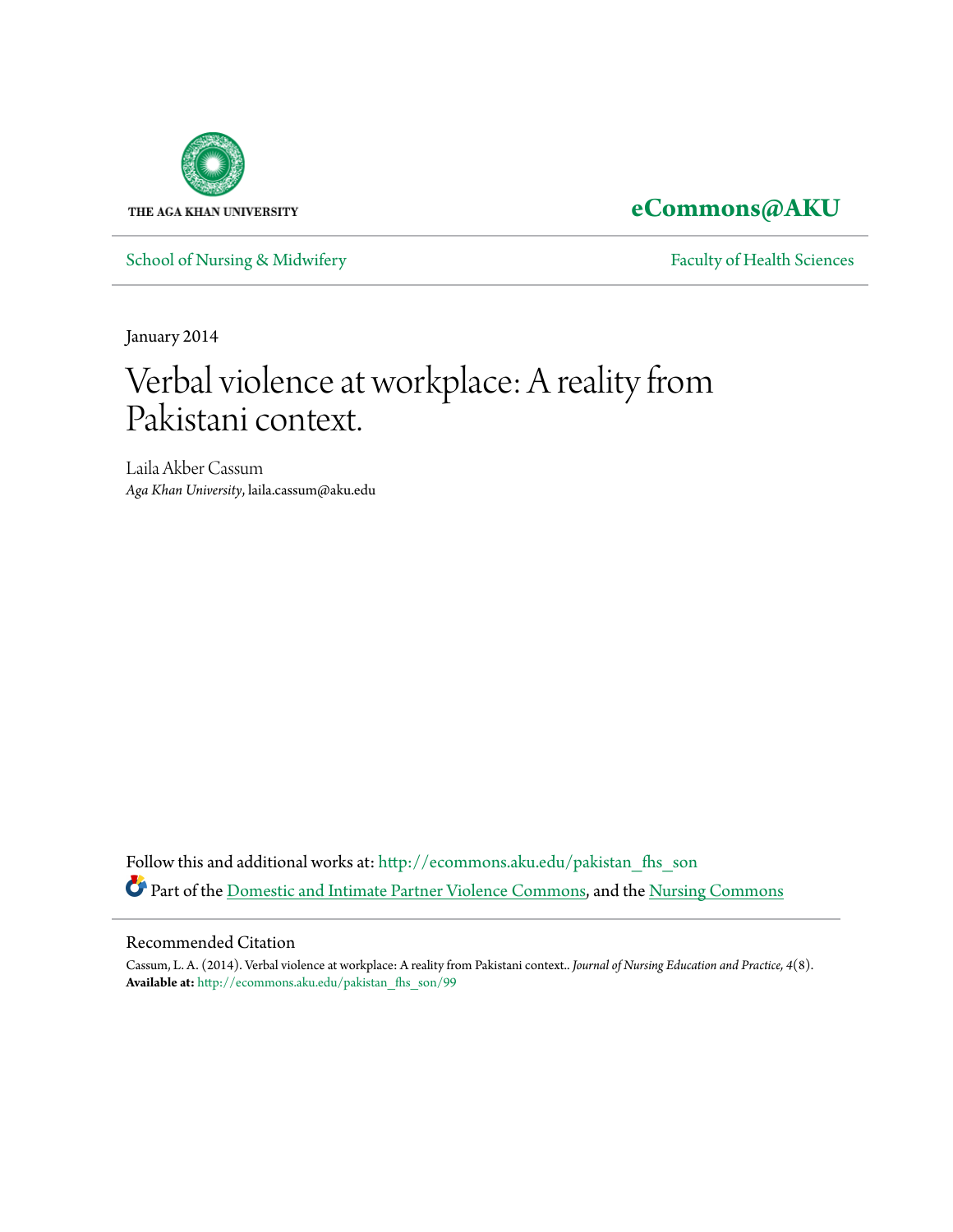## **REVIEWS**

# **Verbal violence at work place: A reality from Pakistani context**

#### **Laila Akber Cassum**

School of Nursing and Midwifery, Aga Khan University, Karachi, Pakistan.

**Correspondence:** Laila Akber Cassum. Address: School of Nursing and Midwifery, Aga Khan University, Karachi, Pakistan. Email: laila.akber.mn12@student.aku.edu

**Received:** March 3, 2014 **Accepted:** March 25, 2014 **Online Published:** May 19, 2014 **DOI:** 10.5430/jnep.v4n8p20 **URL:** http://dx.doi.org/10.5430/jnep.v4n8p20

# **Abstract**

Work place violence is the most distressing subject globally, and has been a concern for many decades affecting home and work environment. This cancer has even invaded health care sector worldwide. Nursing professionals whether they are at hospital or at academics institutions are subjected to violence. Although, it has been a burning issue, among nursing health care workers it has often gone unchecked, and people tend to accept it as the part of the system. In this paper I would be discussing and deliberating that work place violence particularly verbal abuse is a serious matter and it can have negative consequences not only on person's health but also on the productivity of the employee. This will be followed by some strategies to promote healthy work environment and how can we combat violence at individual, organizational and country level.

#### **Key words**

Verbal violence, Nursing, Workplace violence, Pakistani context

## **Scenario**

A competent and experienced faculty of middle age group was recently promoted to senior level in an emerging institution. She was loaded with classroom teaching and clinical supervision of multiple classes. She was surprised on this assignment distribution, and raised her concern on this imbalance and biased dissemination of task. During the discussion her concerns were ignored and she was devalued and intimidated. She could not leave this job as her husband died due to some malignant disease and was the only bread earner for her family and kids. The situation further deteriorated when she was periodically criticized for ineffective teaching and threatened for her job security leading to fear, low self-esteem and worthlessness. These negative implications affected her life to such an extent that she was ending up in depression. Based on her traits and excellent teaching style she was respected by all the students and teachers in the institution. She was climbing the professional ladder with a speed that there were high chances of her becoming the future leader of the institution. On the other hand, the head of the institution, was equally talented but had commanding and authoritative leadership style, which was making her indecent and discourteous due to position and power. She resisted change and her short temperedness was making the environment suffocated, tensed, and lacked freedom of expression.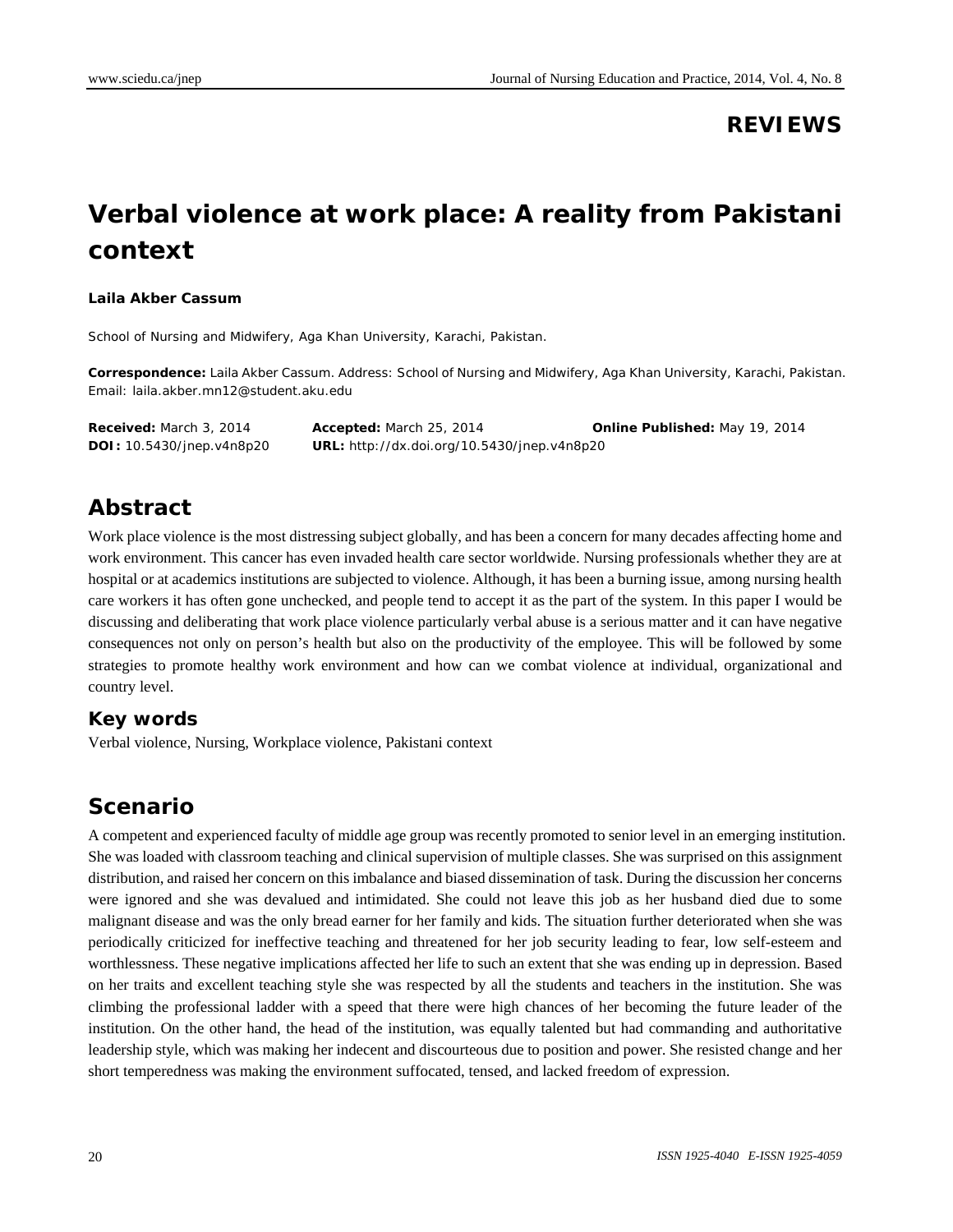### **Introduction**

After having a glimpse of the scenario, it is a growing fact these days that in this modern era all of us are struggling for the theme of going higher, faster and further which is creating competition and resulting in stress and imbalance in our lives. This stress if not handled wisely, is then expressed in the form of violence. Work place violence is the most distressing subject globally, and has been a concern since many decades affecting home and work environment. It affects variety of domains such as hospitals, educational institutions, banks, and multinational companies. This cancer has even invaded health care sector worldwide. Nursing professionals whether they are at hospital or at academics institutions are subjected to violence. Although, it has been a burning issue among nursing health professionals it has often gone unchecked, and people tend to accept it as the part of the system.

In this position paper I would be discussing and deliberating that work place violence particularly verbal abuse is a serious matter and it can have negative consequences not only on person's health but also on the productivity of the employee. This will be followed by some strategies to promote healthy work environment and how can we combat violence at individual, organizational and country level.

# **Significance of the problem**

It's a logical fact that a healthy and secure work environment is very important where the employees can exercise their rights, have liberty of thoughts and speech, and where their dignity and self-respect is maintained. Gill and Colleagues [1] in their study found that workplace violence is an alarming subject globally, and can have negative implications on organization like decreased employee productivity, self-esteem, and high rate of absenteeism. Workplace violence particularly verbal abuse is a distressing issue, and one of the major contributors of frustration and high turnover rate among nurses. Empirical studies suggest that nurses are subjected up to three times as much violence in the workplace than any other profession <sup>[2]</sup>. Nurses face high levels of verbal abuse from patients, their caretakers, colleagues, bosses, physicians, and the list goes on.

# **Verbal violence in Pakistani society**

Despite of tons of literature and researches on work place violence, have we ever pondered upon that why verbal abuse is such a critical and serious subject? In Pakistani context, cases of verbal violence are underreported due to fear of retaliation, fear of losing job, lack of confidence, lack of communication and assertive skills, fear of loss of privileges and benefits, and other potential hazardous repercussions. The under reporting factor may be assumed to stem from the behavior where the nurses blame themselves for the abuse instead of the abuser. In addition to it, they also lack the power to prevent such events. This leads nurses to accept verbal violence as the part of the job and the system. Somani and Khowaja <sup>[3]</sup> segregate work place violence into physical and psychological violence. Psychological violence can be further differentiated into: verbal violence, bullying and sexual violence. Nurses experience both horizontal and vertical violence at workplace. When they encounter violence from other nurses at the same hierarchal level then this kind is called as horizontal violence whereas, if the oppression involves top rigid management hierarchy with most power remaining with nurses at leadership positions and physicians, then this can result in vertical violence.

In this paper, I would be focusing on vertical verbal violence. First, it is important to understand what verbal abuse is? "Verbal abuse is speech that is intended to humiliate or embarrass the target. The recipient feels humiliated, disrespected, and devalued. It includes yelling, making belittling comments, cursing, name calling, and threats"  $\frac{4}{1}$  (p. 58). International Council of Nurses defines verbal violence as "behavior that humiliates, degrades or otherwise indicates a lack of respect for the dignity and worth of an individual"  $[5]$  (p. 44). The above mentioned scenario is true reflection of verbal violence where the head of the department humiliated and insulted the staff member when she voiced her concerns on unjustified distribution of workload. Although verbal abuse is expressed through words and tone of voice, however, it also includes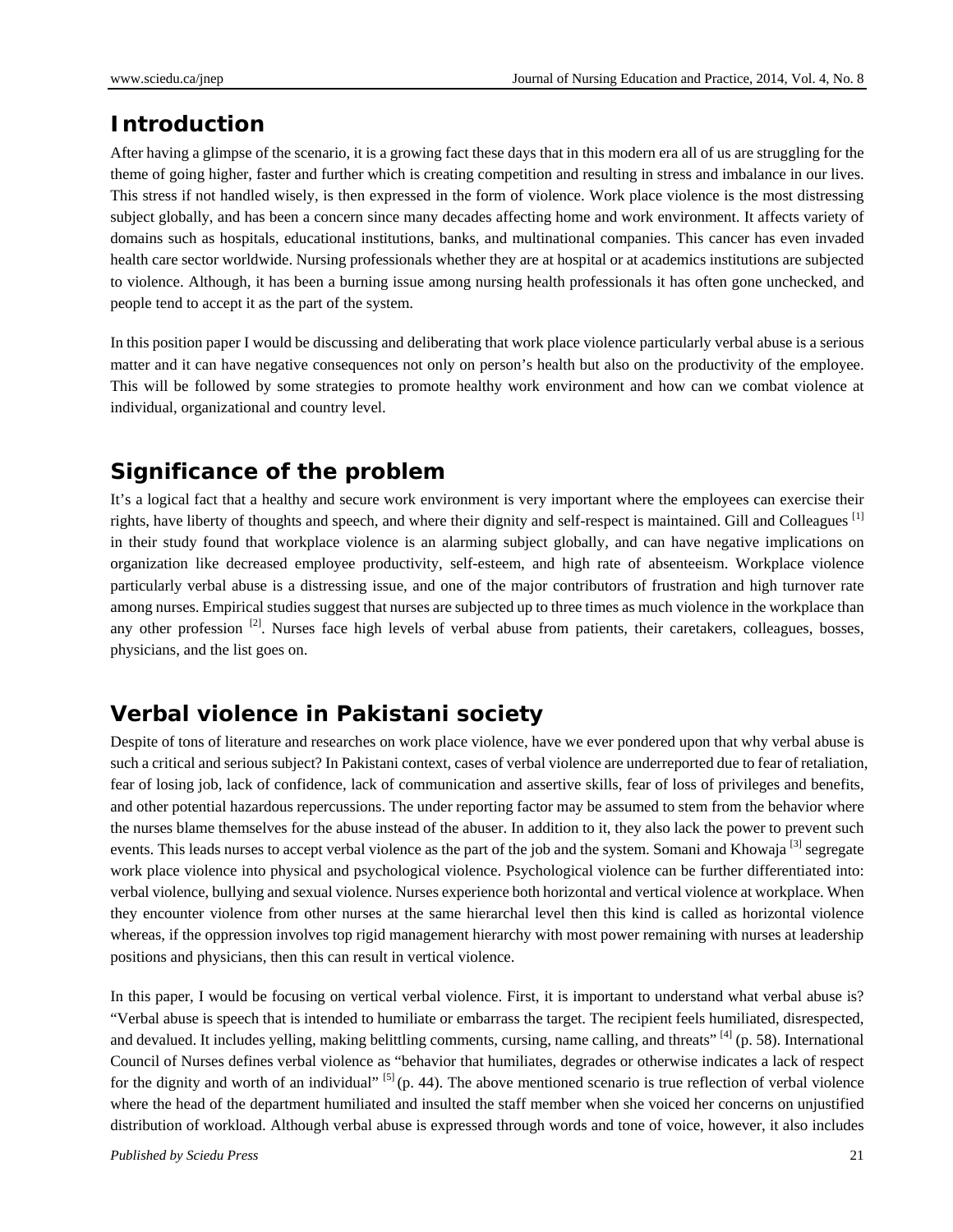gestures such as eyes rolling in hatred and pretending not to observe when a colleague is flooded with multiple stressors. In a survey of 950 people researcher found that 82% of people endorsed dysfunctional behaviors at least weekly [4]. The most frequently reported type of behaviors include using threatening or abusive language, humiliating someone in front of others, refusing to mentor, and ignoring attempts at conversations [6]. Broome [7] reports a research study done by Robertson in 2004 and Shewchuk in 2005 that verbal violence can also be seen as undue criticism, sarcasm, raised voices and shouting. It has been argued that verbal abuse is less extreme but more wide spread form of work place violence. A study was conducted on 1400 participants representing every region from United States and 17 other countries which included Afghanistan, Taiwan and Saudi Arabia, and it claimed that verbal forms of violence like extreme criticism and hostility, threatening attitude, coercion and harassment are more prevalent than physical ones in health care setup [8]. Statistical data from another study reveals that more than 75% of the participants identified intimidation as the dominant form of work place violence. It is usually under reported as the abuse occurs behind closed doors with no evidences [8]. The author further reports that 71% of the participants were confronting severe criticism from supervisors like physicians, nursing directors and managers <sup>[8]</sup>. It's a bitter truth that although verbal abuse does not leave a physical scar however, the emotional damage done to the inner core and self-worth of the recipient can be very traumatic, which can have potential dangerous outcomes at home and workplace productivity.

#### **Causes of verbal violence**

Work place violence is not an individual problem but it is a complex and structural matter, whose roots are deeply surrounded by organizational, cultural, social and economical factors. Incidences of verbal abuse are under reported. One of the most leading causes of verbal abuse is workplace command and authority. There is a fine line between authoritative behavior and power, and people holding leadership position can switch to power role accidentally or deliberately. Violence and aggression are strongly correlated, and it is researched that vertical violence has been associated with displays of aggression towards someone who has some type of authority over another <sup>[6]</sup>. Sofield and his colleague Salmond <sup>[9]</sup> talks about other causes of verbal abuse which are highly stressful work situations, and unequal interpersonal relationships and conflicts. Conflicts between the bosses and employees are another most common cause for verbal abuse. Longo<sup>[6]</sup> describes conflict as "differences about how expected needs will be met, usually manifesting in emotional tension and relational separation or combative behavior". Another crucial reason for verbal violence at work place is incorrect use of power and bad politics which can surface in every human interaction and the actual purpose of its use and manipulation are purposely ignored or misinterpreted <sup>[10]</sup>. Power is also expressed as "individual's ability to influence other in order to achieve goals"  $[10]$  (p. 95). The authors brought up a critical point in the statement that power is the basic fuel assisting in transforming the hidden intents into actual picture. Connecting with the scenario the head of the institution's ultimate goal and intention was to retain the leadership position as the key attraction was of financial security, fame, respect, and development of relations with higher leadership personnel's. Hence, she was trying to translate her intentions into reality by demoralizing and belittling the employee to secure her position.

#### **Consequences of verbal abuse**

Verbal violence is common in healthcare organizations in Pakistan. Nursing professionals who experience verbal violence whether employed in hospital setup or academia can face various physical and psychological consequences. The impact of verbal aggression not only threatens employee but also the well-being of other employees working in the organization. Dombrowsky  $^{[4]}$  mentions consequences of abuse which include being afraid to speak out, failing to ask questions for fear of ridicule and physical symptoms like headaches, sleep disturbance or pain. Verbal abuse significantly decreases morale, increase job dissatisfaction, and creating hostile work environment  $[9]$ . Fear reactions are also common that can lead to more serious psychological disorders like anxiety, depression and post-traumatic stress disorder. Other psychological symptoms include inability to communicate with supervisors; colleagues may avoid and neglect the victim. Apart from psychological, behavioral disturbances are also evident such as frustration, anxiety and depression which can result in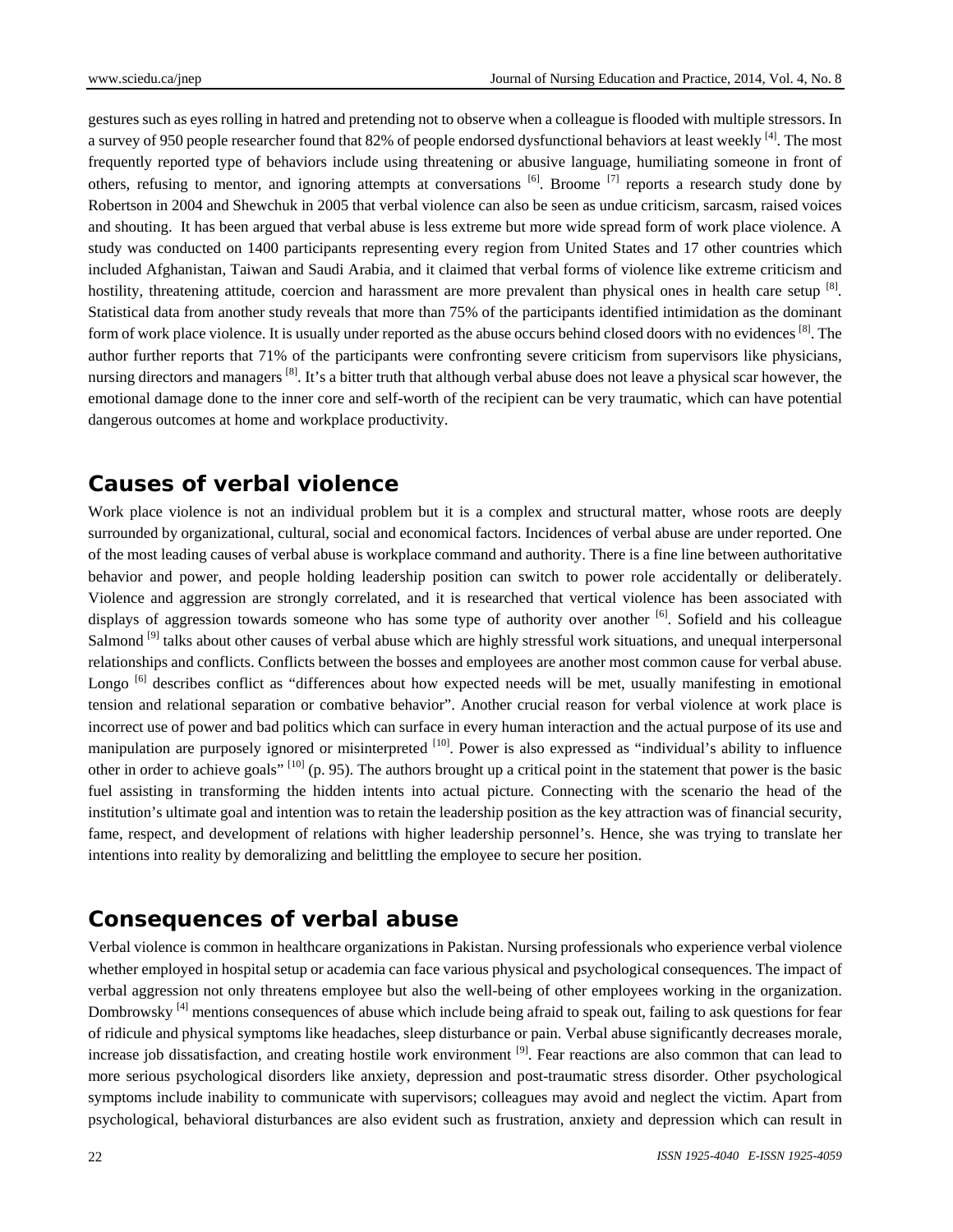decrease concentration and communication. Sofield and his associate  $^{[9]}$  reported that violent behaviors on the part of nursing colleagues led to even more stress for nurses than the violence from physicians or patients. It can lead to absenteeism, staff turnover and resignation if this behavior is persistent and unchanged. If the employee somehow retains in the organization, then long term effects can be evident such as mistrust, low self-esteem, and decrease job satisfaction  $\left[9\right]$ . Associating with the scenario, due to repeated verbal attacks the faculty member was presenting psychological symptoms such as fear of being insulted again on unnecessary things, job insecurity, anxiety, and inability to concentrate on given tasks and her self-esteem and morale was decreased to such an extent that she was ending up in depression. One of the study conducted on nurses in Pakistan shared that disruptive behaviors results in low self-esteem, low confidence, worthlessness, and powerlessness <sup>[11]</sup>. Various studies support that high turnover rate, resignation, and intent to leave profession are linked to verbal abuse  $[9]$ .

### **Strategies to combat violence**

The electronic media is crowded with research based literature on different forms of violence, and with advancement there is growing awareness through electronic, print media, television media and social networking. Different literature provides different approaches to deal with violence but the importance lies in the fact that how these strategies are transformed into action as all the steps cannot be implemented due to difference in culture. Strategies have to be designed for both the victim and the perpetrator. For the victim we have to work on the weaknesses. One of the findings from the study suggests that nursing health care professional's lacks skills to respond and cope with verbal abuse <sup>[9]</sup>. In this study the authors have highlighted a critical point that nurses consider and accept verbal abuse as part of the job which can influence in continuation of the problem  $\left[9\right]$ . Indeed, it has become extremely crucial to hit hard on the target i.e. to equip nurses with strategies to deal with verbal violence competently and professionally.

### **Strategies at individual level**

I will discuss some strategies in light of literature at individual level. At personal level verbal abuse can be responded by following an acronym "ICE TEA" as it guides to counter abuse rationally rather emotionally  $[4]$ . In this acronym "I" stands for rapid identification, "C" for determining cause of the abuse, "E" control your emotions, "T" means to take control, "E" get everyone on board, and "A" is for after care. Firstly, rapid recognition makes you aware about the abuse so that one can respond intelligently. Secondly, determine the cause of violence. Thirdly, control your emotions as this gives a rational roadmap. Anger has a natural way out it escalates, peaks and then diminishes. Encourage the person to talk about what is bothering. Talking about the problem is better than reacting. Then, take control of the situation. If you can appeal then speak in calm voice and use short sentences. Avoid retaliatory remarks, be patient and keep focused on the matter at hand. Next, get everyone on board and do not try to handle situation all by yourself. Involve some one higher in organization to talk with the perpetrator. Lastly, after care which should not be neglected and the abused person should be allowed to debrief. If de brief is overlooked, it can cause the incident to be repressed leading to emotional damage.

### **Strategies at organizational level**

Many institutions use education and empowerment strategies to cope with verbal abuse. Educational programs focusing on violence prevention must be made mandatory for all the leaders, employees, and physicians resulting in less chance of violence outcome  $[8]$ . Assertiveness training program for nurses is a useful method to cope with verbal abuse  $[12]$ . In addition to it, continuous sessions on effective communication skills should be taken to create healthy environment. Though these skills are taught and learned from the beginning nevertheless, when facing a challenging situation the most elementary approach may be forgotten. Furthermore educational seminars on conflict resolution, stress management and anger management should be conducted frequently  $^{[4]}$ . A significant viewpoint that all the employees should be educated and introduced to zero tolerance policies and organizational code of conduct at the time of recruitment, orientation classes,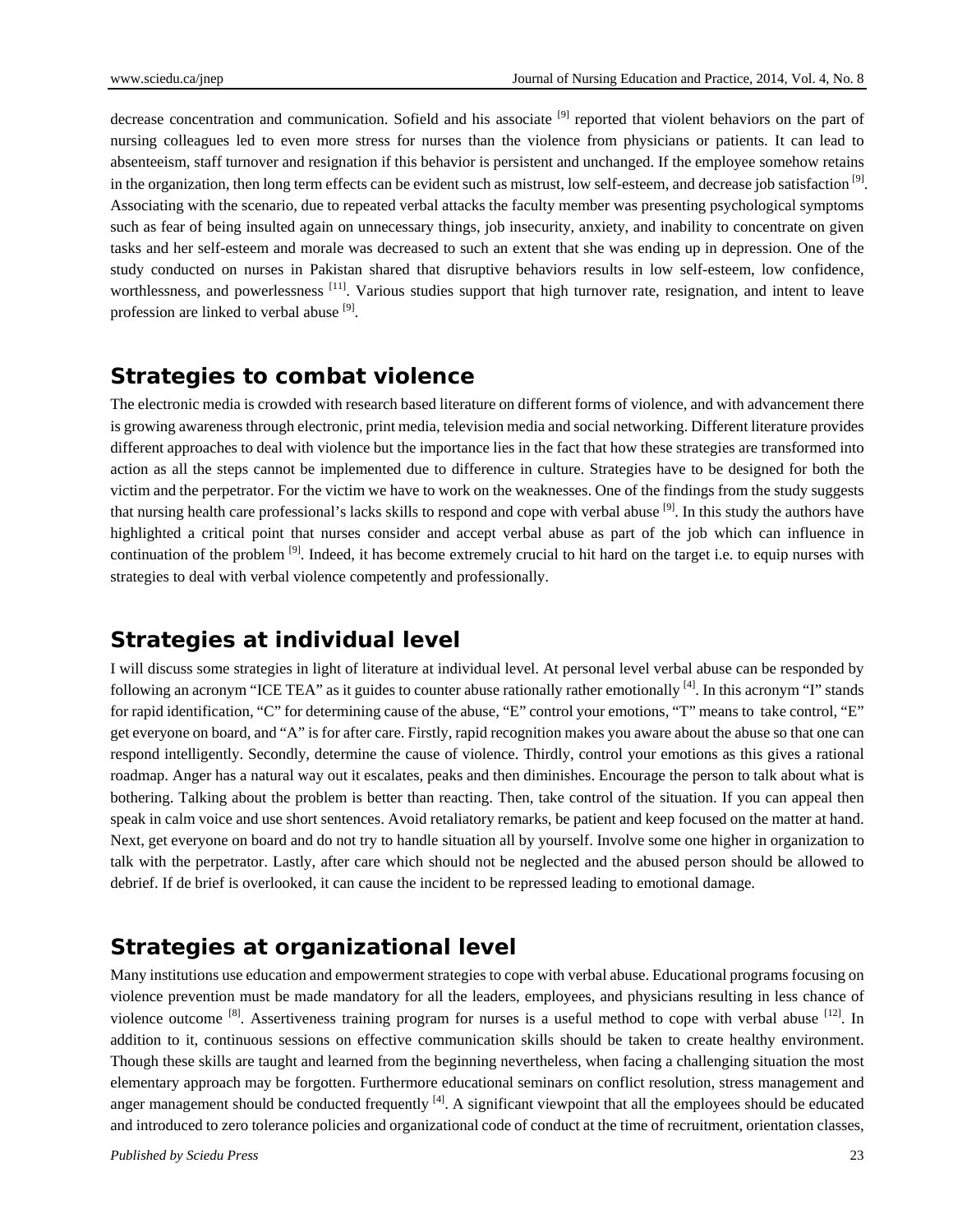continuing education classes and monthly institutional update. Another strategy is coaching and counseling of troublesome behaviors which requires change and by having the person commit to the change. Incident reporting and its documentation is another institutional approach to interrupt abusive behavior. The victim hesitates to report the incident due to fear of retaliation and this was evident in the case scenario. Fear of retaliation is one of the major concern and substantial factor for underreporting by employees in developing countries. Those employees who steps ahead and informs incident of disruptive behavior should be supported by the institution thereby disseminating and advocating zero – tolerance policy for their employees  $[6]$ . It is recommended to have a complete written documentation of the event necessary for filing a complaint or legal action  $^{[7]}$ . Another suggestion in establishing a healthy work environment is through "rounding for outcomes". Daily rounds provide a way both for recognizing employees and also to identify the existence of troublesome behaviors. This design can fit best in hospital setting but for academic environment there should be platforms where individual faculty can ventilate their problems related to working atmosphere. Principle of confidentiality should be maintained strictly. A mentoring system with in the work place environment can build individual strength and enhance skills. A committee can be developed comprising of neutral bodies to discuss critical issues and reach neutral solutions which is agreeable to both the parties.

#### **Recommendation at policy level**

Violent behaviors have gone unchecked for so long that they have often become deep rooted into the culture of an organization. One of the reasons is that the employees are unwilling to report these behaviors [6]. After having clear understanding on the concept of verbal violence and its negative consequences on the individual, these behaviors can no longer be ignored. Those institutions who do not take immediate action when verbal abuse occurs causing the nurses to believe that they do not have the power to change it. Hospitals are mandated to provide a healthy work environment, and part of that requirement includes having a plan to address verbal abuse. A strong commitment and accountability lies on the institution to eliminate alarming behaviors, along with cooperation from everyone is imperative. This accountability and cooperation can be accomplished by developing policies to combat such behaviors. The Joint Commission requires having standards defining disruptive behavior and a process for reporting and managing such behaviors [4]. Administrators need to demonstrate a concern for the frequency of disruptive behaviors and implement a clearly outlined plan to address them. The organization should formulate a zero-tolerance policy towards these behaviors, and develop the code of conduct which specify those behaviors that are not acceptable  $[8, 13]$ . Prompt action must be taken to interrupt the cycle of verbal abuse. When both victim and perpetrator are nursing professionals but are at different hierarchal level, then there must be clear organizational mandate in the implementation of policies for zero tolerance. In the absence of zero tolerance policies, the organization will not produce desired outcome. The first and crucial step is to take zero tolerance perspective towards implementing a plan of change, and must be followed in all the circumstances. It is crucial to formulate a code of conduct defining all those behaviors that are considered violent. The code should be informed and involve all workers in an organization, including employees, such as nurses, and nonemployees, such as physician [6]. Without this enforcement, the code would be meaningless. Therefore, all the members including nursing leaders, chief nursing officers, and hospital administrators, need to be accountable for enforcing and implementing the code.

#### **Policy at country level**

Harassment or violence at workplace is one of the biggest obstacles faced by working women's. Therefore, the Senate and the National Assembly of The Islamic Republic of Pakistan approved and passed 13 point protection against harassment of women at workplace act 2010. This bill aims to create safe working environment free from abuse, harassment and intimidation with a view toward fulfillment of their right with dignity  $[14]$ . The bill further stresses that within three days of receiving a written complaint the institution inquiry committee should give written receipt of charges or penalties against the perpetrator.